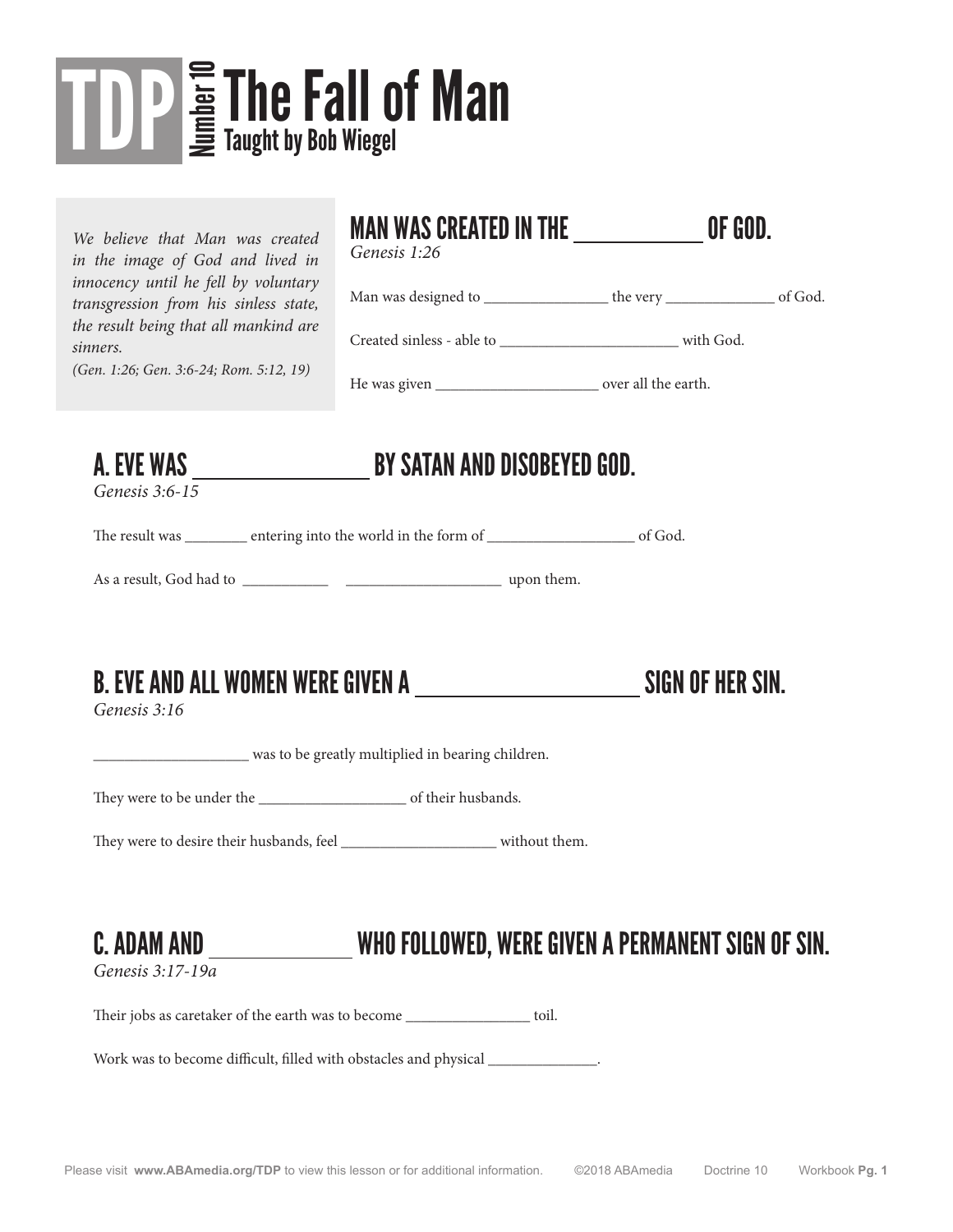

#### D. THE HUMAN BODY WAS CURSED TO AND EVENTUALLY TURN TO DUST.

*Genesis 3:19b*

Mankind was the paradise of the garden. (*Genesis 3:22-24*)

*And the Lord God said, Behold, the man is become as one of us, to know good and evil: and now, lest he put forth his hand, and take also of the tree of life, and eat, and live for ever: Therefore the Lord God sent him forth from the garden of Eden, to till the ground from whence he was taken. So he drove out the man; and he placed at the east of the garden of Eden Cherubims, and a flaming sword which turned every way, to keep the way of the tree of life.*

The beauty and \_\_\_\_\_\_\_\_\_\_\_\_\_\_\_\_\_\_\_\_\_\_\_\_\_\_\_\_\_\_\_\_ yield of its land was no longer available to man.

The \_\_\_\_\_\_\_\_\_\_\_\_\_\_\_\_\_\_\_ with God in the garden was no longer available to mankind.

The ultimate punishment for man's sin was established as \_\_\_\_\_\_\_\_\_\_\_\_\_\_\_\_. (*Romans 5:12)*

*Wherefore, as by one man sin entered into the world, and death by sin; and so death passed upon all men, for that all have sinned:*

Death was not in the \_\_\_\_\_\_\_\_\_\_\_\_\_\_\_\_\_\_\_\_\_\_\_\_\_\_\_\_\_\_\_ of God for man.

Death came as a \_\_\_\_\_\_\_\_\_\_\_\_\_ of sin - the price of sin.

It was by \_\_\_\_\_\_\_\_\_\_\_\_\_\_\_\_\_\_\_\_\_\_\_\_\_ that sin came into the world. (*Romans 5:19*)

*For as by one man's disobedience many were made sinners, so by the obedience of one shall many be made righteous.*

It was not the \_\_\_\_\_\_\_\_\_\_\_\_\_\_\_\_\_\_\_\_\_ who brought sin into the world.

It was the \_\_\_\_\_\_\_\_\_\_\_\_\_\_\_\_\_\_\_\_\_\_\_\_of man.